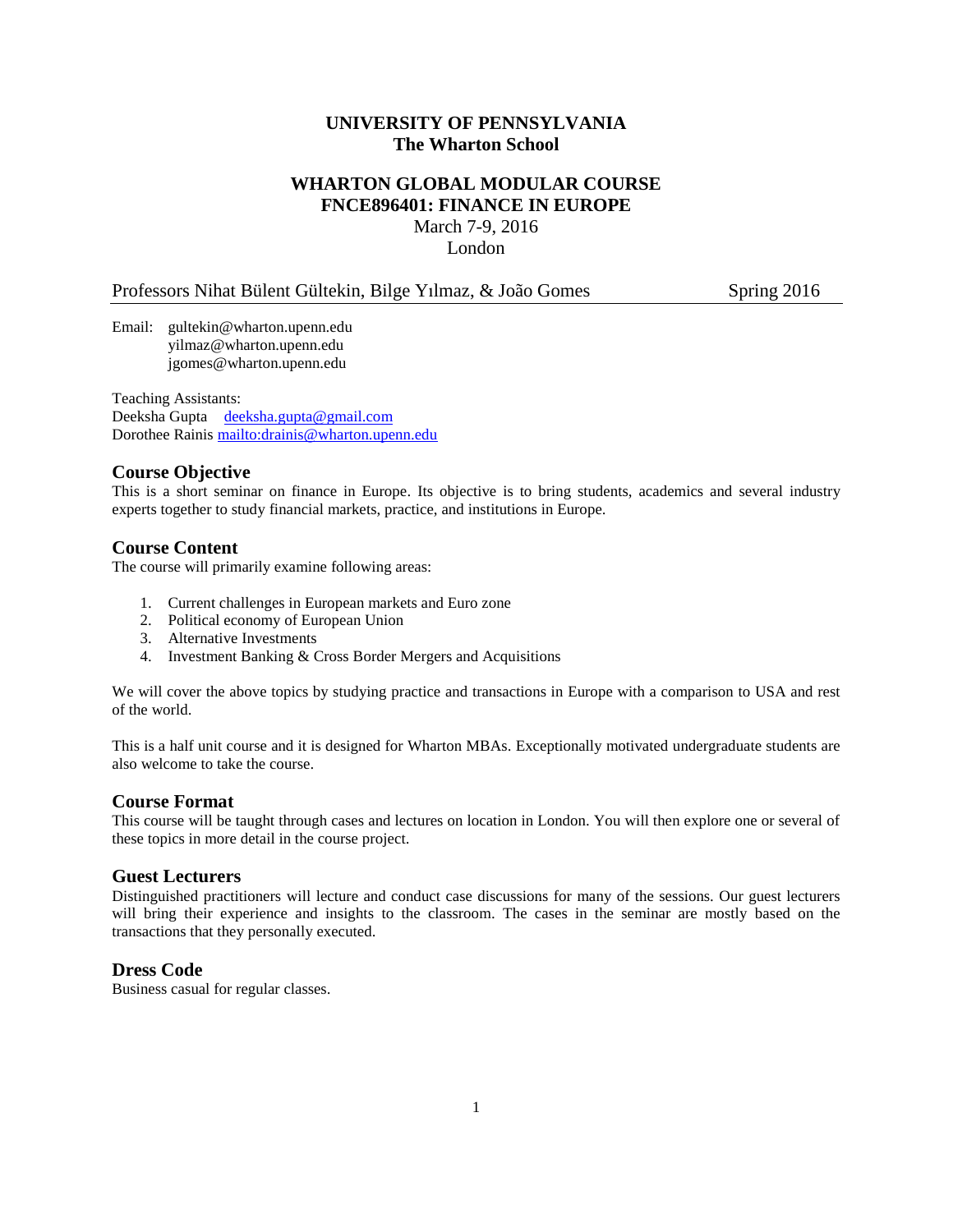**Venue:** Morgan Stanley 25 Cabot Square Canary Wharf London E14 4QA, England Shakespeare Room

#### **Grades**

This course will be graded on our regular letter grade scale or on pass/fail basis. Your final grade will be based on:

- a. Attendance and class participation (20%)
- b. Course project (80%)

#### **a. Class Attendance and Class Participation**

Lecturers in this seminar are experienced senior managers of major financial institutions. You will learn directly from their experiences. You are expected to attend every class and engage in class discussions with the lecturers.

#### **b. Course Project**

You need to prepare a project for the course. Projects can be done individually or in a group of two students. The course project is an active learning tool and allows you to apply many concepts that you have learned at the Wharton School in the European context. As such, this course is more like an independent study and some of the learning should come from the preparation of the course project.

The deadline for submission of the final project is **April 29th** . Further details for the paper and other interim deliverables will be announced in London.

## **Course Materials**

### **a. Textbooks**

There is no required textbook for the course. Students less familiar with financial markets and institutions may use parts of the following texts:

Thomas Meyer and Pierre-Yves Mathonet, *Beyond the J Curve: Managing a Portfolio of Venture Capital and Private Equity Funds*, the Wiley Finance Series, 2009.

Michel Fleuriet, *Investment Banking Explained: An Insider's Guide to the Industry*, McGraw Hill, 2008. [\(http://mhprofessional.com/product.php?isbn=0071497331,](http://mhprofessional.com/product.php?isbn=0071497331) if purchased by chapter)

#### **b. Readings**

Course readings and references will be posted on Canvas or can be reached on line.

#### **c. Canvas**

The course site at Wharton Canvas will contain much course information such as case questions and exhibits, lecture notes and handouts distributed in class, and relevant news articles as well as the most up to date information about the course. All announcements for the course will be on Canvas. As the course progresses, we will add additional reading materials that will be related to the various stages of your course project.

# **PLEASE MAKE SURE TO CHECK CANVAS REGULARLY FOR COURSE UPDATES.**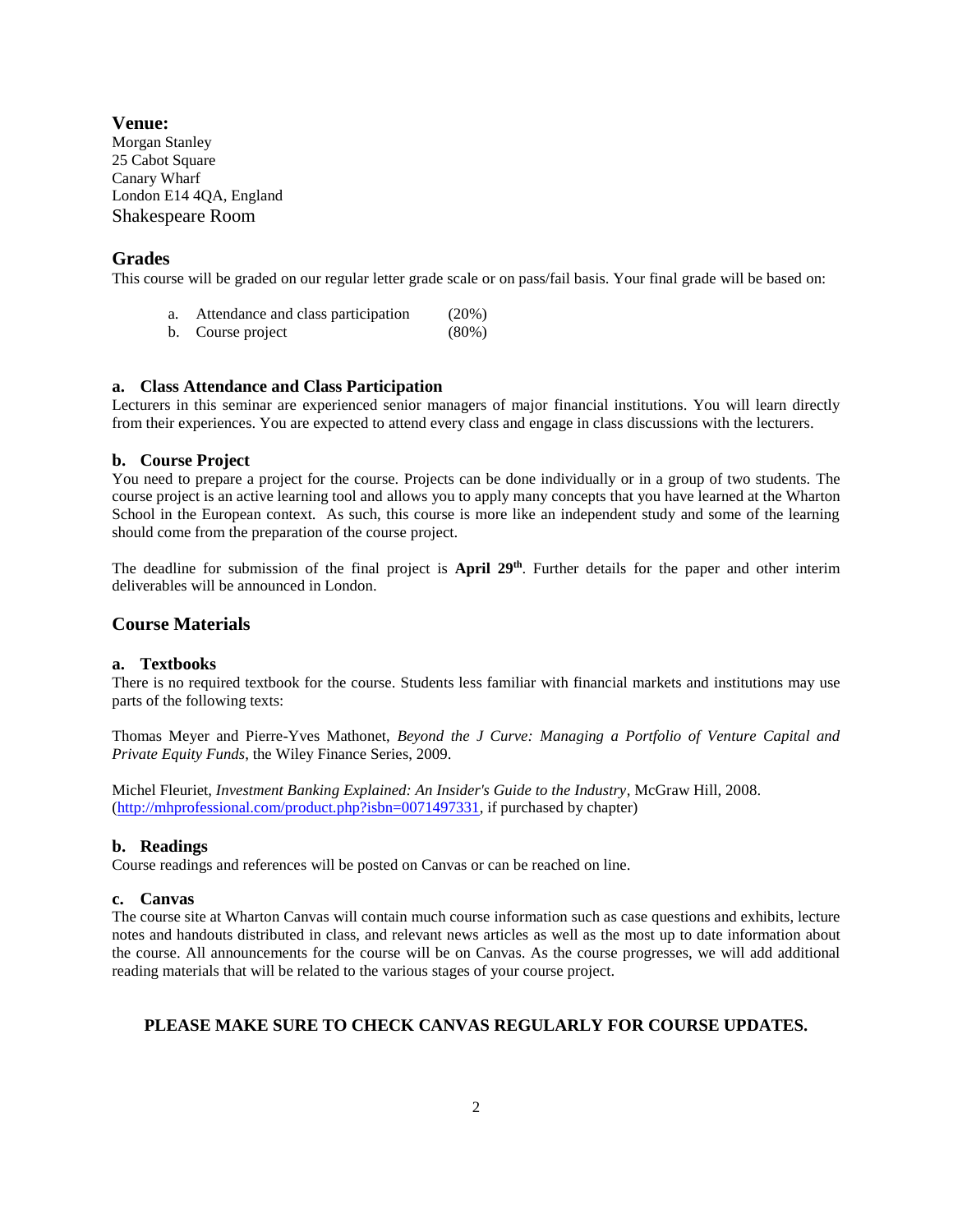# **Tentative Course Schedule Final Speakers and Times Subject to Changes**

| 3/7 Monday  | <b>Current Trends in Financial Markets and Macro Economic Environment in Europe</b>                       |
|-------------|-----------------------------------------------------------------------------------------------------------|
| 10:00-10:30 | Session 1 Introduction                                                                                    |
| 10:30-12:00 | Session 2: Macro Environment and History of Financial Crises                                              |
| Readings:   | Krugman, "Can Europe be Saved?", The New York Times Magazine, January 13, 2011.                           |
| 12:00-13:30 | Lunch Break                                                                                               |
| 13:30-15:00 | Session 3: Macro Economic Enviroment in EU                                                                |
| 15:30-16:45 | Session 4: Political Economy of the European Union I                                                      |
| Lecturers:  | Sir Paul Judge WG '73                                                                                     |
| Readings:   | http://europa.eu/index en.htm<br>https://www.cia.gov/library/publications/the-world-factbook/geos/ee.html |